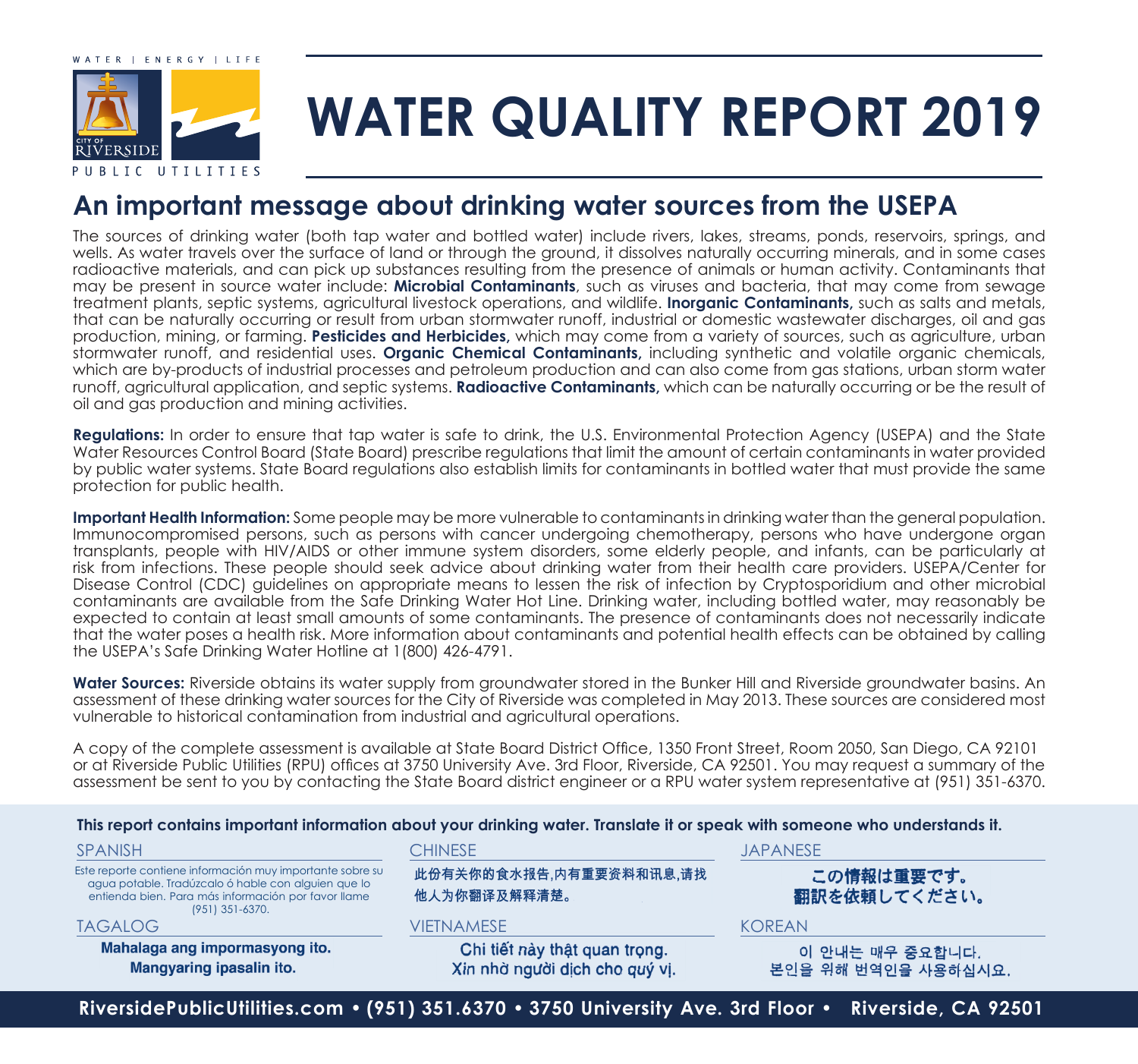## **RIVERSIDE PUBLIC UTILITIES 2019 WATER QUALITY REPORT** PRIMARY STANDARDS: MANDATORY HEALTH-RELATED STANDARDS

| <b>CONTAMINANT</b>                                                    | <b>STATE MCL</b>          | <b>STATE PHG</b> | <b>AVERAGE</b>         | <b>RIVERSIDE PUBLIC UTILITIES</b><br><b>RANGE</b> | <b>SOURCES IN DRINKING WATER</b>                               |
|-----------------------------------------------------------------------|---------------------------|------------------|------------------------|---------------------------------------------------|----------------------------------------------------------------|
| <b>MICROBIOLOGICAL</b><br>Total Coliform (P/A) (a)                    | $>5\%$                    | 0 (MCLG)         | 0.18%                  | $0 - 1%$                                          | Naturally present in environment                               |
| <b>CLARITY</b><br>Turbidity (John W. North<br><b>Treatment Plant)</b> | T                         | <b>NS</b>        | $0.1$ NTU<br>(Highest) | 100% Meeting<br>turbidity limits                  | Soil runoff                                                    |
| <b>REGULATED ORGANIC</b><br><b>Total Trihalomethanes "TTHMs"</b>      | 80 ppb                    | NS               | $6.8$ ppb              | $1.2 - 10$ ppb                                    | By-product of drinking water<br>disinfection                   |
| <b>REGULATED INORGANIC</b><br>Arsenic                                 | 10 ppb                    | 4 ppt            | $0.3$ ug/L             | $0 - 2.6$ ug/L                                    | Erosion of natural deposits                                    |
| Fluoride                                                              | 2 ppm                     | 1 ppm            | $0.46$ mg/L            | $0.40 - 0.54$ mg/L                                | Naturally present in environment                               |
| Nitrate (as nitrogen, N)                                              | 10 ppm                    | 10 ppm           | $5.5 \,\mathrm{mg/L}$  | $4.7 - 7$ mg/L                                    | Naturally present in environment                               |
| Perchlorate                                                           | 6 ppb                     | 1 ppb            | <b>ND</b>              | <b>ND</b>                                         | Inorganic chemical used in variety of<br>industrial operatives |
| <b>RADIOLOGICAL</b><br>Gross Alpha                                    | 15 pCi/L                  | 0 pCi/L          | $0.34$ pCi/L           | ND - 4.6 pCi/L                                    | Erosion of natural deposits                                    |
| Uranium                                                               | 20 pCi/L                  | $0.43$ pCi/L     | 6.9 pCi/L              | $4.7 - 11$ pCi/L                                  | Erosion of natural deposits                                    |
| <b>LEAD/COPPER (AL)</b><br>(90% Household Tap)                        |                           |                  |                        |                                                   |                                                                |
| Copper (b)                                                            | $1300$ ppb                | $300$ ppb        | $440$ ppb              | ND - 840 ppb                                      | Internal corrosion of home plumbing                            |
| <b>UNREGULATED CHEMICALS</b>                                          | <b>NOTIFICATION LEVEL</b> |                  | <b>RIVERSIDE</b>       |                                                   |                                                                |
|                                                                       |                           |                  | <b>AVERAGE</b>         | <b>RANGE</b>                                      |                                                                |
| Chlorodibromoacetic acid                                              | NS                        |                  | $0.08$ ug/L            | ND - 0.33 ug/L                                    | 2019 UCMR4 Data                                                |
| Germanium (total)                                                     | <b>NS</b>                 |                  | $0.28$ ug/L            | ND - 0.44 ug/L                                    | 2019 UCMR4 Data                                                |
| Perfluorooctanesulfonic<br>sulfonate (PFOS)                           | $6.5$ ppt                 |                  | 5.7 ppt                | $5.3 - 6.2$ ppt                                   |                                                                |
| Perfluorooctanoic acid<br>(PFOA)                                      | 5.1 ppt                   |                  | $3.7$ ppt              | $3.5 - 3.8$ ppt                                   |                                                                |
| 4,8-dioxa-3H-perfluorononanoic<br>acid (ADONA)                        | <b>NS</b>                 |                  | 3 ppt                  | $ND - 6$ ppt                                      |                                                                |
| Perfluorobutanesulfonic acid<br>(PFBS)                                | <b>NS</b>                 |                  | $2.3$ ppt              | $2.1 - 2.7$ ppt                                   |                                                                |
| Perfluorohexanesulfonic acid<br>(PFHxS)                               | <b>NS</b>                 |                  | $3.7$ ppt              | $2.7 - 5$ ppt                                     |                                                                |
| Perfluorohexanoic Acid (PFHxA)                                        | NS                        |                  | $3.1$ ppt              | $2.7 - 3.6$ ppt                                   |                                                                |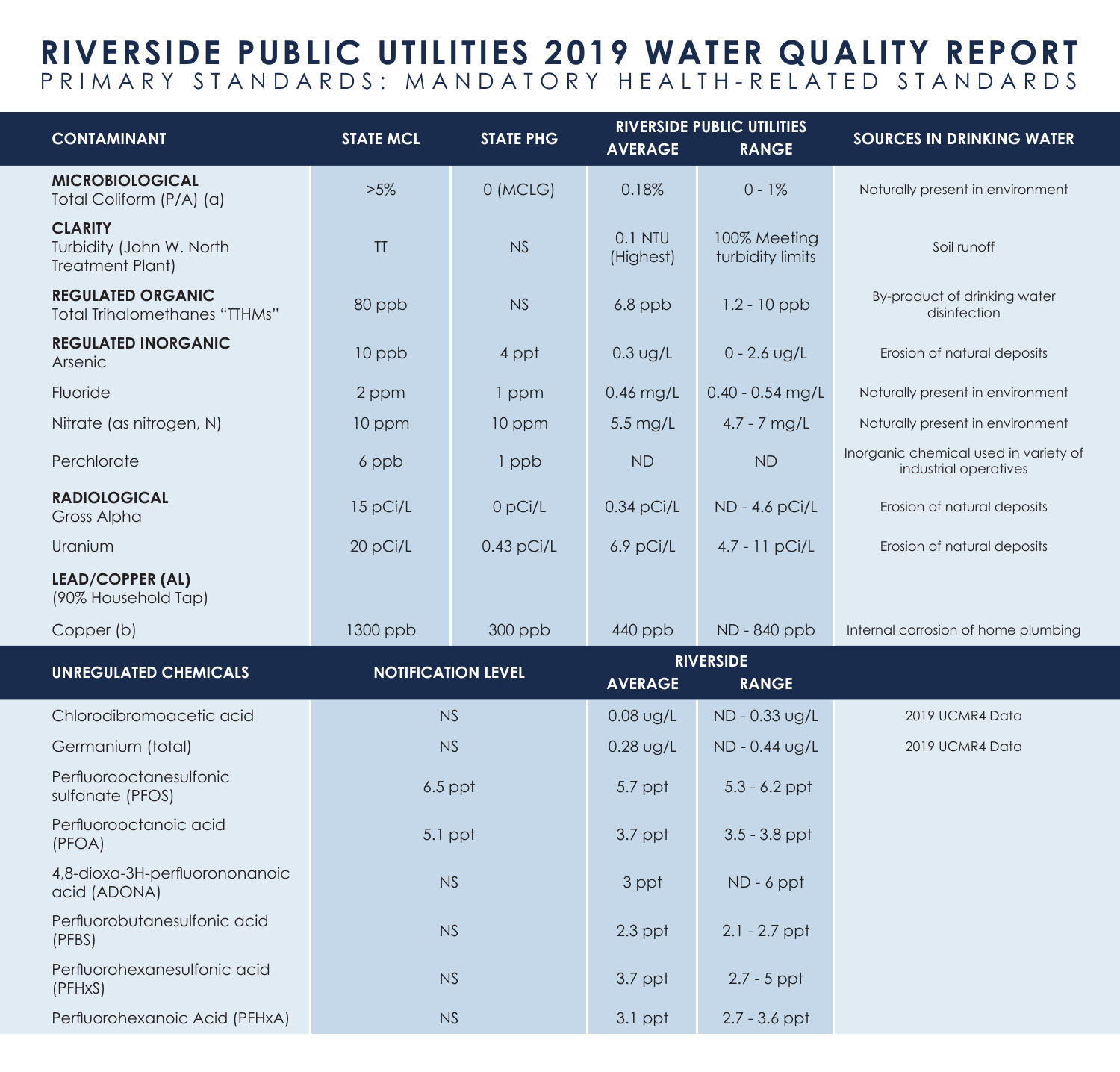#### **Definitions**

**Maximum Contaminant Level (MCL)** The highest level of a contaminant that is allowed in drinking water. Primary MCLs are set as close to the PHGs (or MCLGs) as is economically and technologically feasible. Secondary MCLs are set to protect the odor, taste, and appearance of drinking water.

**Maximum Contaminant Level Goal (MCLG)** The level of a contaminant in drinking water below which there is no known or expected risk to health. MCLGs are set by the US Environmental Protection Agency (USEPA).

Public Health Goal (PHG) The level of a contaminant in drinking water below which there is no known or expected health risk. PHGs are set by the California EPA.

**Regulatory Action Level (AL)** The concentration of a contaminant which, if exceeded, triggers treatment or other requirements that a water system must follow.

**Primary Drinking Water Standard (PDWS)** MCLs and MRDL's for contaminants that affect health, along with their monitoring and reporting requirements, and water treatment requirements.

**Maximum Residual Disinfectant Level (MRDL)** The highest level of a disinfectant allowed in drinking water. There is convincing evidence that addition of a disinfectant is necessary for control of microbial contaminants.

**Maximum Residual Disinfectant Level Goal (MRDLG)** The level of a drinking water disinfectant below which there is no known or expected risk to health. MRDLGs do not reflect the benefits of the use of disinfectants to control microbial contaminants.

**Millirem (mrem)** is a unit used to account for various radiations that have an effect on humans.

**Parts Per Million (ppm)** One part per million corresponds to one minute in two years or one penny in \$10,000.

**Treatment Technique (TT)** A required process intended to reduce the level of a contaminant in drinking water.

**Parts Per Billion (ppb)** One part per billion corresponds to one minute in 2,000 years or one penny in \$10,000,000.

Parts Per Trillion (ppt) One part per trillion corresponds to one minute in two million years or one penny in \$10,000,000,000.

**Picocuries Per Liter (pCi/L)** A measure of the radioactivity in water.

**Nephelometric Turbidity Units (NTU)** A measure of suspended material in water.

**Micromhos (μMHOS)** A measure of conductivity (electric current) in water.

**UCMR4** Fourth Unregulated Contaminant Monitoring Rule

- **NL** Notification level
- **ND** Not detected at the detection limit for reporting.
- **NS** No standard.

**GPG** Grains per gallon of hardness (1 gpg = 17.1 ppm).

Less than the detectable levels.

**(a)** Results of all samples collected from the distribution system during any month shall be free of total coliforms in 95% or more of the monthly samples. This Consumer Confidence Report (CCR) reflects changes in drinking water regulatory requirements during 2016. All water systems are required to comply with the state Total Coliform Rule. Beginning April 1, 2016, all water systems are also required to comply with the federal revised Total Coliform Rule. The new federal

rule maintains the purpose to protect public health by ensuring the integrity of the drinking water distribution system and monitoring for the presence of microbials (i.e., total coliform and E. coli bacteria). The U.S. EPA anticipates greater public health protection as the new rule requires water systems that are vulnerable to microbial contamination to identify and fix problems. Water systems that exceed a specified frequency of total coliform occurrences are required to conduct an assessment to determine if any sanitary defects exist. If found these must be corrected by the water system.

**(b)** The Lead and Copper Rule requires that 90 percent of samples taken from drinking water taps in the program homes must be below the action levels. Monitoring is required every 3 years. In 2019, 51 homes participated in the monitoring program. No lead was detected in the 90th percentile samples. The average value listed for copper is the 90th percentile result. No home exceeded the action level for either lead or copper. The next monitoring program is scheduled for 2022. In 2019, one school has requested lead sampling. From 2017-2019, RPU has tested all required schools.

#### **Additional Regulatory Information**

**Fluoride** - The State Water Resources Control Board (State Board) has established an "optimal" fluoride level for water at 1 ppm. Riverside has naturally occurring fluoride levels at 0.46 ppm and is not planning to add fluoride to its water by artificial means.

**Lead** - If present, elevated levels of lead can cause serious health problems, especially for pregnant women and young children. Lead in drinking water is primarily from materials and components associated with service lines and home plumbing. Riverside Public Utilities is responsible for providing high quality drinking water, but cannot control the variety of materials used in plumbing components. When your water has been sitting for several hours, you can minimize the potential for lead exposure by flushing your tap for 30 seconds to two minutes before using water for drinking or cooking. If you are concerned about lead in your water, you may wish to have your water tested. Information on lead in drinking water, testing methods, and steps you can take to minimize exposure is available from the Safe Drinking Water Hotline or at EPA.gov/SafeWater/Lead.

**Nitrate** - Nitrate in drinking water at levels above 10 ppm is a health risk for infants of less than six months of age. Such nitrate levels in drinking water can interfere with the capacity of an infant's blood to carry oxygen, resulting in a serious illness; symptoms include shortness of breath and blueness of the skin. Nitrate levels above 10 ppm may also affect the ability of the blood to carry oxygen in other individuals, such as pregnant women and those with certain specific enzyme deficiencies. If you are caring for an infant or you are pregnant, you should ask advice about nitrate levels from your health care provider.

Riverside provides drinking water that on average is at 5.5 ppm and has a range from 4.7 ppm to 7 ppm during the year. The State Board has set the MCL for nitrate at 10 ppm. Riverside has 50 wells that are blended to comply with drinking water standards. The city conducts extensive monitoring of the blend operations. Seasonal variation in demand and flow, in addition to system maintenance and repair, impact the nitrate levels during the year.

**Perchlorate** - Perchlorate is a regulated drinking water contaminant in California. The maximum contaminant level for perchlorate is 6 parts per billion. Perchlorate salts were used in solid rocket propellants and other industrial applications.

**Turbidity** A measure of the cloudiness of the water. Turbidity is a good indicator of the effectiveness of our filtration system.

#### **Monitoring Unregulated Contaminants**

This monitoring helps USEPA to determine where certain contaminants occur and whether the contaminants need to be regulated. Data is available at EPA.gov/ogwdw.